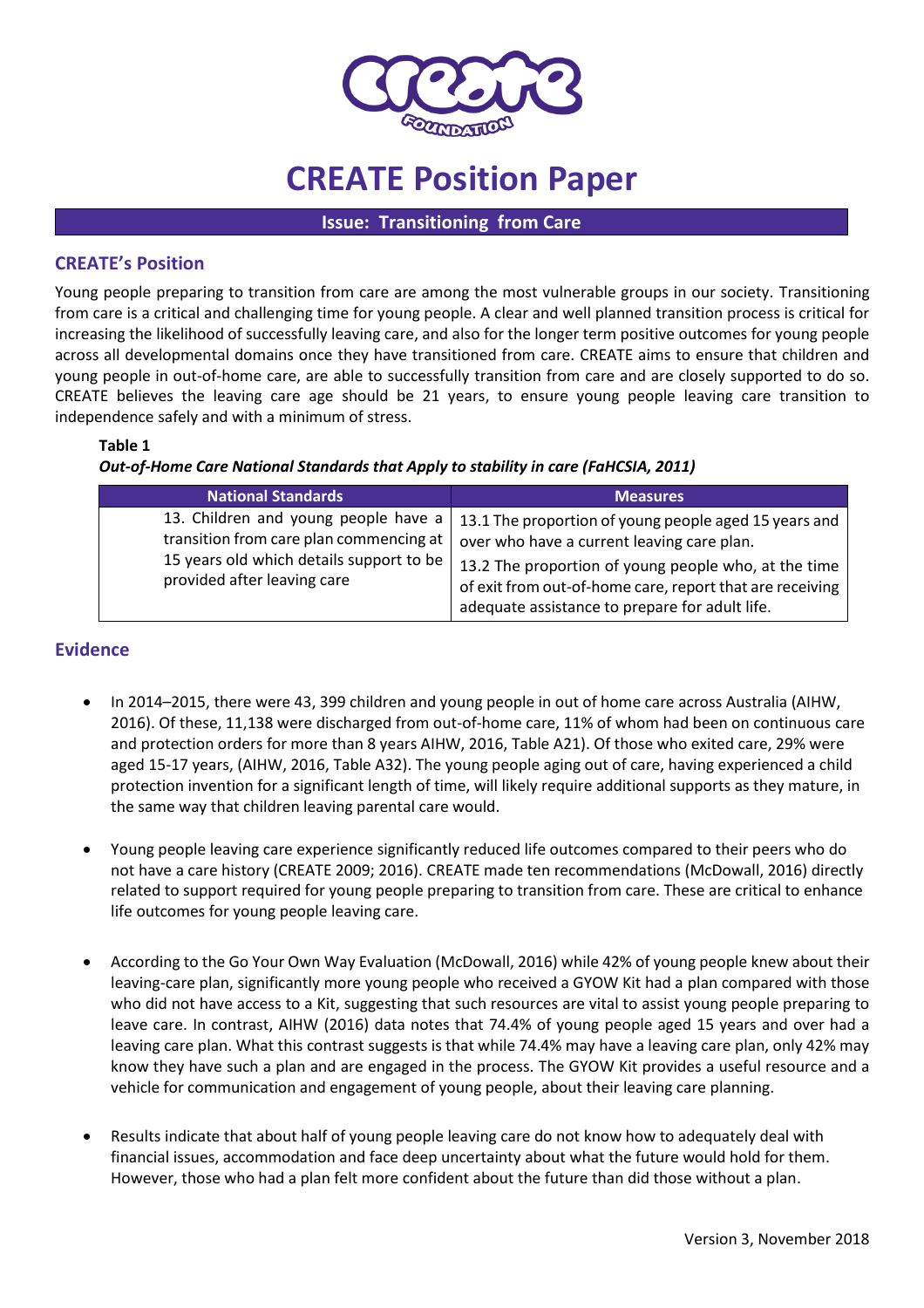- Delaying the transition from care to the age of 21 years, facilitates the acquisition of greater maturity and positive outcomes for education, service access and earning capacity (McDowall, 2016).
- The National framework for Protecting Children 2009 -2020 calls for increased consistency and prioritising transition from out-of-home care for young people. There is clear evidence to support the use of transition programs to assist young people leaving care. With regard to housing, an evaluation of the Springboard Program in Victoria included a cost-benefit analysis. The conservative cost-benefit analysis demonstrated that program would break even in four years and return of 134% on investment in year five, less conservative estimates had it breaking even at in less than 3 years. This demonstrates the benefit of having sound service models to assist with housing for young people leaving are (Baldry, 2016).
- Researchers note that data on where young people transition to, and Indigenous care leavers are lacking and unreliable (Campo & Commerford, 2016; Family Matters, 2016; Mendes, Saunders & Badawi, 2016). This is despite indigenous young people being "*grossly over represented (within) child protection systems"* (Family matters 2016, p. 7).

## **Actions**

CREATE calls on all child protection ministers to implement strategies based on developing a strong understanding of young people's lived experience in out-of-home care, and their expressed needs regarding how they are supported to transition from care. CREATE maintains that additional supports are required and to this end we are seeking all state and territory governments to provide an option, whereby the provision of care can be extended to any young person until 21 years. For some young people this would include support for them to stay with foster and kinship carers, for other young people this may involve other types of supported accommodation.

CREATE urges jurisdictions to invest in better planning and targeted resourcing for young people who are leaving care with prioritised and specialised services, and provide further funding to much-needed after-care services.

CREATE will advocate for the implementation in each state and territory of policy to ensure that:

- 1. Children and young people who live in out-of-home care, are able to transition in a well-planned and highly supportive way, which reflects an approach of a 'corporate parent' in terms of the supports and assistance provided.
- 2. Commonwealth, state and territory governments raise the age that a young people must transition from care to 21 years, in line with positive child and young person directed outcomes, based on current research and practice, focussed on wellbeing and development through enhanced stability of children and young people in care, are prioritised when considering placement options.

### **References:**

Australian Institute of Health and Welfare (AIHW), (2016). *Child Protection Australia 2014-15*. Canberra: AIHW

- Baldry, E., (2016). "Outcomes and Risk Factors for young people transitioning from Care", presentation at Association of Children's Welfare Agencies' Transitioning from and Extending Care Forum, 14 October 2016. Sydney.
- Campo, M. and Commerford, J. (2016). *Supporting Young People Leaving Out-of-Home Care*. CFCA Paper no. 41, 2016. Child and Family Australia, Information Exchange.
- Department of Families, Housing, Community Services and Indigenous Affairs (FaHCSIA). (2010). *Transition from out of home care to independence. A national Priority under the National framework for protecting Australia's children 2009-2020*. Canberra: Commonwealth of Australia
- Department of Families, Housing, Community Services and Indigenous Affairs (FaHCSIA). (2011). *An Outline of National Standards for out-of-home care*. Canberra: Commonwealth of Australia.
- Family Matters (2016). *The family matters Report: Measuring trends to turn the tide on Aboriginal and Torres Strait Islander child safety and removal*. Family Matters. Victoria
- McDowall, J. J. (2009). *CREATE Report Card 2009 - Transitioning from care: Tracking progress*. Sydney: CREATE Foundation.